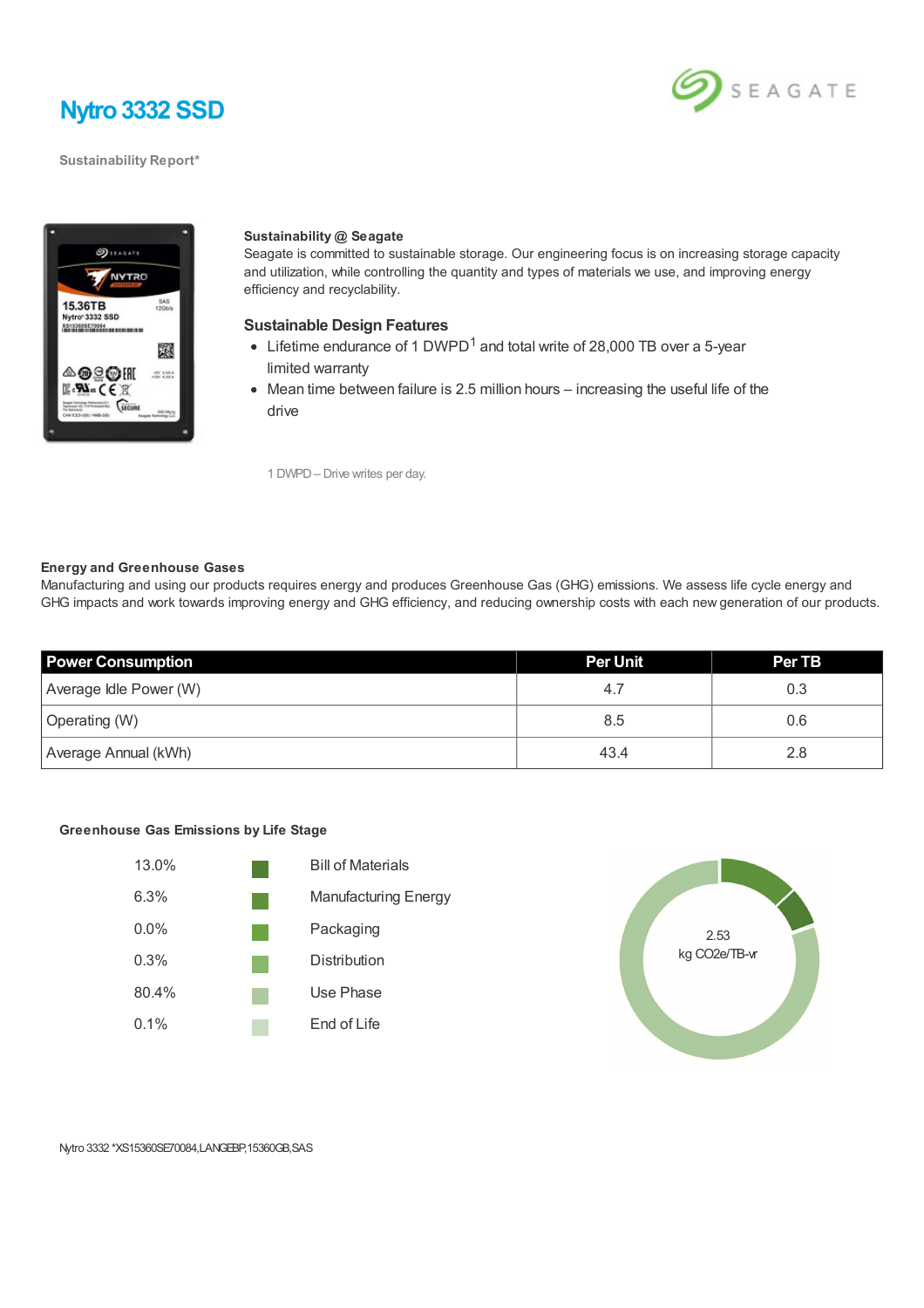



## **Safer Materials**

As a leading supplier to major original equipment manufacturers, Seagate helps to establish standards for direct materials – components that make up our products -- to meet customers' strictest specifications. We are meticulous about cataloging restricted substances; currently we list more than 2,000.

## **Human Toxicity by Life Stage**





# **Scarce Resources**

We aim to reduce our use of scarce resources during the life cycle of our products. We assess the water and metal depletion impacts of our products in order to minimize dependence on key natural resources, and reduce manufacturing and product ownership costs.

## **Metal Depletion by Life Stage**





## **Water Depletion by Life Stage**